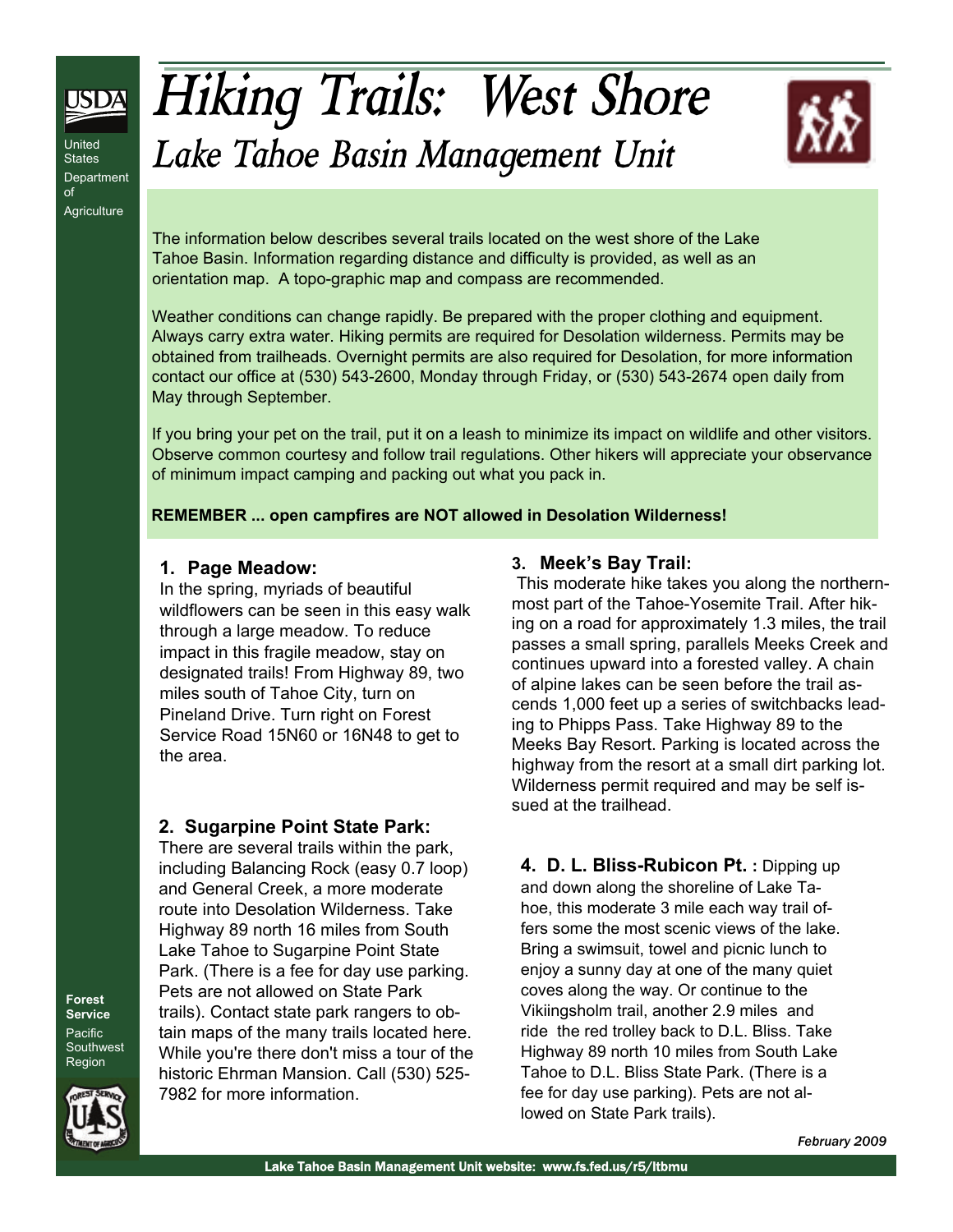

#### **5. Vikingsholm Castle:**

View a historic Scandinavian summer home now owned by California State Parks. Moderate 1 mile each way to the castle. Daily tours are given from mid June through Labor Day. (A small fee is charged). Bring a picnic lunch and enjoy the fabulous view of Emerald Bay and Fannette Island from the shoreline of this state park. Hike the short trail to Lower Eagle Falls which begins directly across from the castle. Or hike along the north shore of Emerald Bay which connects with the Rubicon Point trail 6.8 miles one way. Take Highway 89 north from South lake Tahoe approximately 9 miles to the parking lot on the right. The parking lot fills up quickly in the summer season, so arrive early.

#### **6. Eagle Falls:**

Leading into the heart of Desolation Wilderness, this moderate trail offers

majestic views of the sierra high country. Just a 20-minute walk, Eagle Lake is a popular 1 mile each way hike. A longer hike will lead you to the three Velmas, Dicks, and Fontanillis lakes. Take Highway 89 north approximately 9 miles from South Lake Tahoe to Eagle Falls Picnic Area on the left. This is a very popular and congested area. Wilderness permit required.

#### **7. CASCADE CREEK FALL TRAIL:**

Spectacular views of the 200 foot high falls and Cascade Lake can be seen from this short .75 miletrail. For best viewing try springtime, when runoff from snow melt is high. Take Highway 89 north from South Lake Tahoe approximately 8 miles to the Bayview Campground across from inspiration Point. Parking is located at the far end of the campground.

#### **8. BAYVIEW TRAIL:**

Offering magnificent views of Emerald Bay and Lake Tahoe, this steep trail leads you up the side of Maggie's Peak into Desolation Wilderness. Stop at Granite Lake for a short rest along the way. In 2.7 miles this trail intersects with the Eagle Falls Trail. Corral and watering facilities for horses are available at the trailhead. See "Cascade Creek Fall Trail" for directions. Wilderness permit required.

### **Questions? Contact the Forest Service at:**

Lake Tahoe Basin Management Unit

35 College Drive South Lake Tahoe, CA 96150 (530) 543-2694 (Voice) (530) 541-4036 (Hearing Impaired)

www.fs.fed.us/r5/ltbmu





Dogs are allowed on most Forest Service trails. Pet owners please follow these guidelines:

Keep your pet under control and on a six foot leash.

Control excessive barking and don't allow your pet to chase or harass wildlife.

Clean up after your dog, please pack it out! Don't forget the doggie bags.

Check your pet's paws often, rocky terrain can cause cuts.

**Forest Service Pacific Southwest** Region



The U.S. Department of Agriculture (USDA) prohibits discrimination in all its programs and activities on the basis of race, color, national origin, age, disability, and where applicable, sex, marital status, familial status, parental status, religion, sexual orientation, genetic information, political beliefs, reprisal, or because all or part of an individual's income is derived from any public assistance program. (Not all prohibited bases apply to all programs.) Persons with disabilities who require alternative means for communication of program information (Braille, large print, audiotape, etc.) should contact USDA's TARGET Center at (202) 720-2600 (voice and TDD). To file a complaint of discrimination, write to USDA, Director, Office of Civil Rights, 1400 Independence Avenue, S.W., Washington, D.C. 20250-9410, or call (800) 795-3272 (voice) or (202) 720-6382 (TDD). USDA is an equal opportunity provider and employer.



**Agriculture** 

United **States Department** 

of